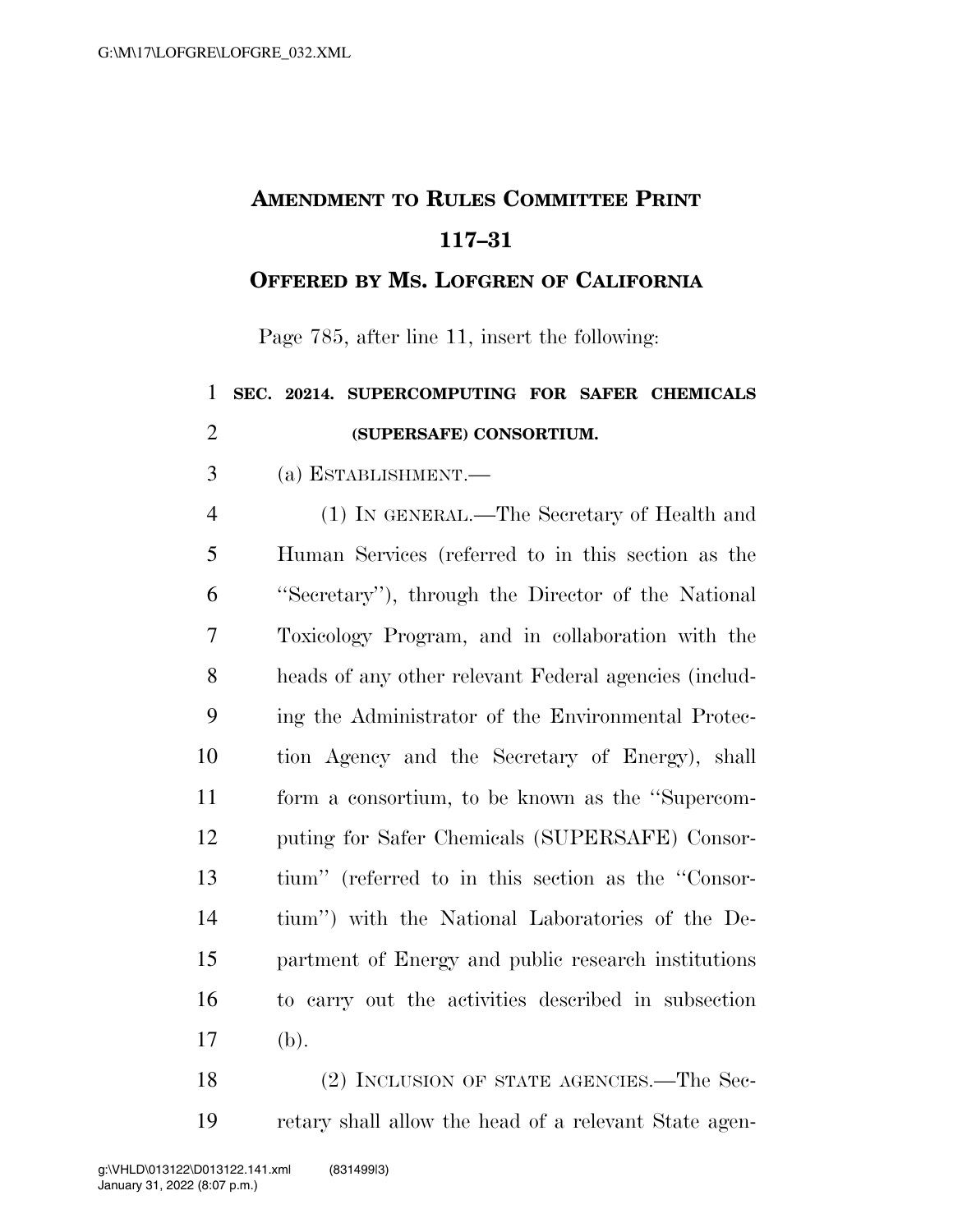$\mathfrak{D}$ 

 cy to join the Consortium on request of the State agency.

(b) CONSORTIUM ACTIVITIES.—

 (1) IN GENERAL.—The Consortium, working through the National Laboratories and public re- search institutions, shall use supercomputing, ma-chine learning, and other similar capabilities—

 (A) to establish rapid approaches for large- scale identification of toxic substances and the development of safer alternatives to toxic sub- stances by developing and validating computa- tional toxicology methods based on unique high- performance computing, artificial intelligence, machine learning, and precision measurements;

 (B) to address the need to identify safer chemicals for use in consumer and industrial products and in their manufacture to support the move away from toxic substances and to-ward safer-by-design alternatives; and

 (C) to make recommendations on how the information produced can be applied in risk as- sessments and other characterizations for use by the Environmental Protection Agency and other agencies in regulatory decisions, and by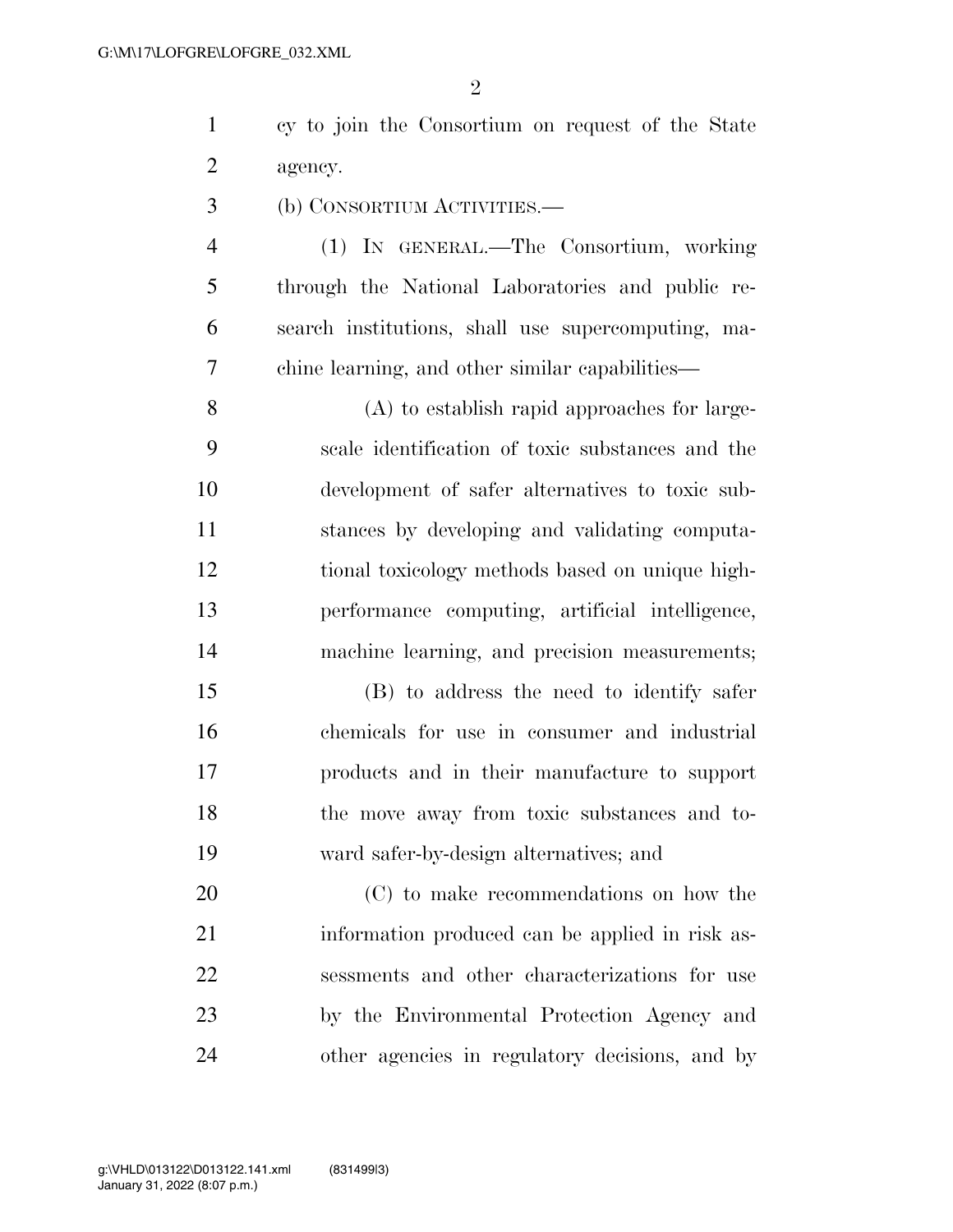| $\mathbf{1}$   | industry in identifying toxic and safer chemi-          |
|----------------|---------------------------------------------------------|
| $\overline{2}$ | cals.                                                   |
| 3              | $(2)$ MODELS.—In carrying out paragraph $(1)$ ,         |
| $\overline{4}$ | the Consortium—                                         |
| 5              | (A) shall use supercomputers and other                  |
| 6              | virtual tools to develop, validate, and run mod-        |
| 7              | els to predict adverse health effects caused by         |
| 8              | toxic substances and to identify safe chemicals         |
| 9              | for use in products and manufacturing; and              |
| 10             | (B) may utilize, as needed, appropriate bi-             |
| 11             | ological test systems to test and evaluate ap-          |
| 12             | proaches and improve their predictability and           |
| 13             | reliability in industrial and regulatory applica-       |
| 14             | tions.                                                  |
| 15             | (c) PUBLIC RESULTS.—The Consortium shall make           |
| 16             | model predictions, along with supporting documentation, |
| 17             | available to the public in an accessible format.        |
|                | 18 (d) AUTHORIZATION OF APPROPRIATIONS.                 |
| 19             | $(1)$ IN GENERAL.—There is authorized to be             |
| 20             | appropriated to the Secretary to carry out this sec-    |
| 21             | $tion-$                                                 |
| 22             | (A) for fiscal year 2022, \$20,000,000;                 |
| 23             | (B) for fiscal year 2023, $$30,000,000$ ; and           |
| 24             | (C) for each of fiscal years 2024 through               |
| 25             | 2026, \$35,000,000.                                     |